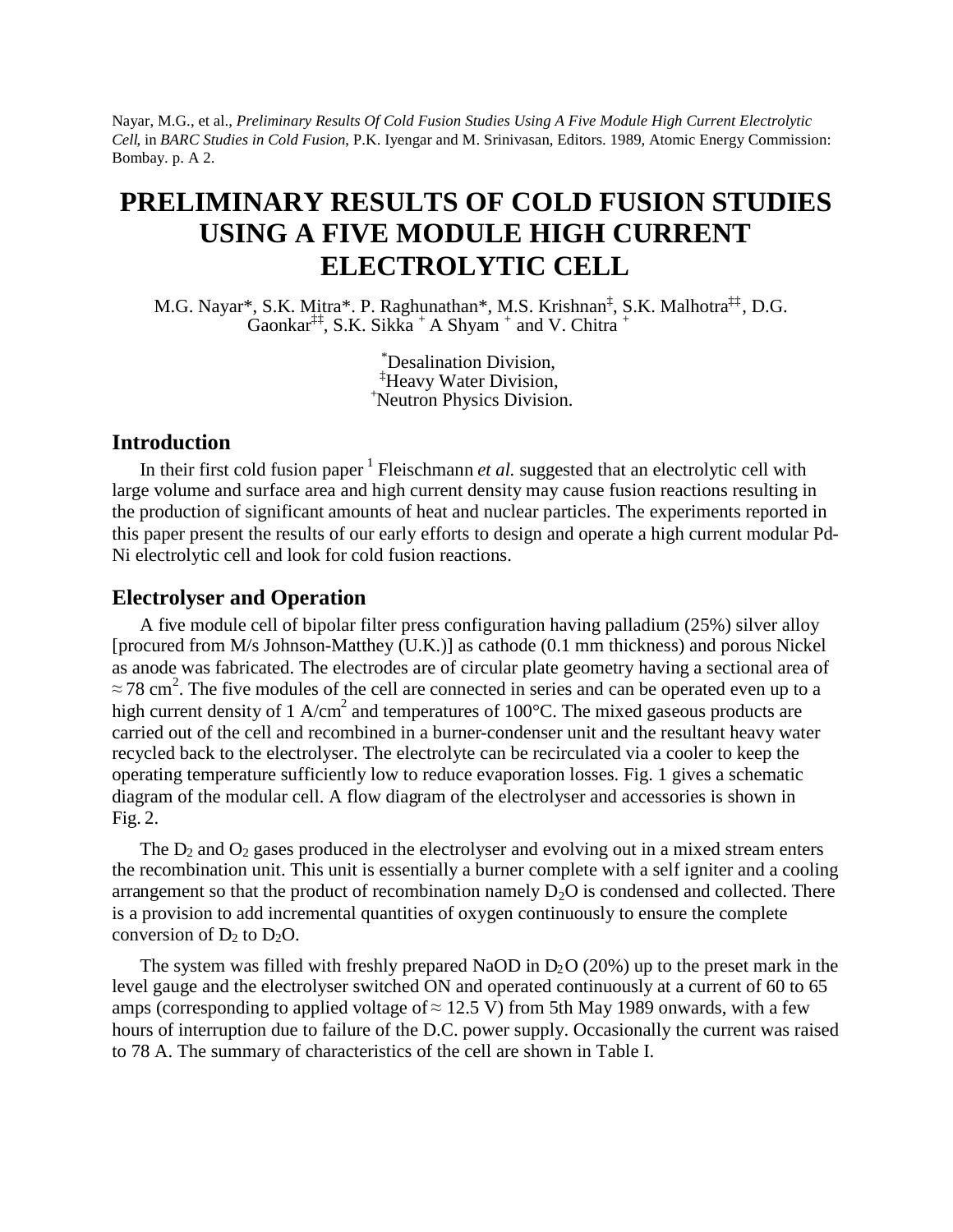The present operation was carried out to test the electrolyser, recombination unit and other subsystems. Sustained operation for extended periods of time, particularly in closed loop mode, has not been carried out in this preliminary study.

## **Neutron and Tritium Measurements**

The placement of neutron detectors around the cell was similar to that described in paper A-1. <sup>2</sup> Two neutron detectors namely a bank of three BF<sub>3</sub> detectors embedded in paraffin wax and an 80 mm dia  $\times$  80 mm high plastic fast neutron detector were employed to monitor the neutron output. The counts data was printed out on scroll printer. The  $BF_3$  channel was counted for 110 seconds each while the plastic detector counted for 100 sec each. But both counting intervals were commenced at the same time. The cell was operated continuously for 4 hours, when a big burst of neutrons overlapping two counting intervals was recorded in both the detectors. Table II summarises the neutron counts data.

The tritium content of the electrolyte before and after electrolysis as analysed by liquid scintillation counting techniques (see paper A-9<sup>3</sup>) were 0.055 nCi/ml and 190.3 nCi/ml respectively. The significant quantities of tritium carried away by the combined  $D_2$  and  $O_2$  gas stream has not been accounted for in this. Considering that the total volume of the electrolyte in the system including hold up was  $\sim$ 1 litre, this corresponds to a total tritium build up of 190  $\mu$ Ci or  $4\times10^{15}$  atoms.

## **Conclusion**

The electrolysis though carried out for limited periods only has shown conclusively that cold fusion occurs in this system also. This is obvious from the neutron bursts obtained (Table II) and the results of tritium analysis in the electrolyte. The latter results have shown an increase of over 3500 times in the electrolyte after 50 hours of operation.

From the efficiency of the neutron detectors and the neutron counts data given in Table II, it is inferred that about  $5\times10^6$  neutrons were produced over a 100 second interval. The corresponding tritium yield was  $\sim 4 \times 10^{15}$ , suggesting a gross neutron to tritium yield ratio of  $\sim 10^{-9}$ . But it must be emphasized that a considerable quantity of tritium may have been carried away by the gas stream. Although efforts were made to recombine and recover this  $D_2O$  for tritium it was not successful. The estimate of  $10<sup>9</sup>$  for the neutron to tritium yield ratio may therefore be considered as a lower limit only.

The limited experimental studies conducted with this system has given enough experience for initiating a prolonged closed cycle operation, where simultaneous counting of neutrons and monitoring of progressive build up of tritium during electrolysis is proposed to be carried out.

#### **Acknowledgments**

A number of scientists and engineers of the Desalination and Heavy Water Divisions have contributed in the fabrication, installation and operation of this cell. Their help is gratefully acknowledged.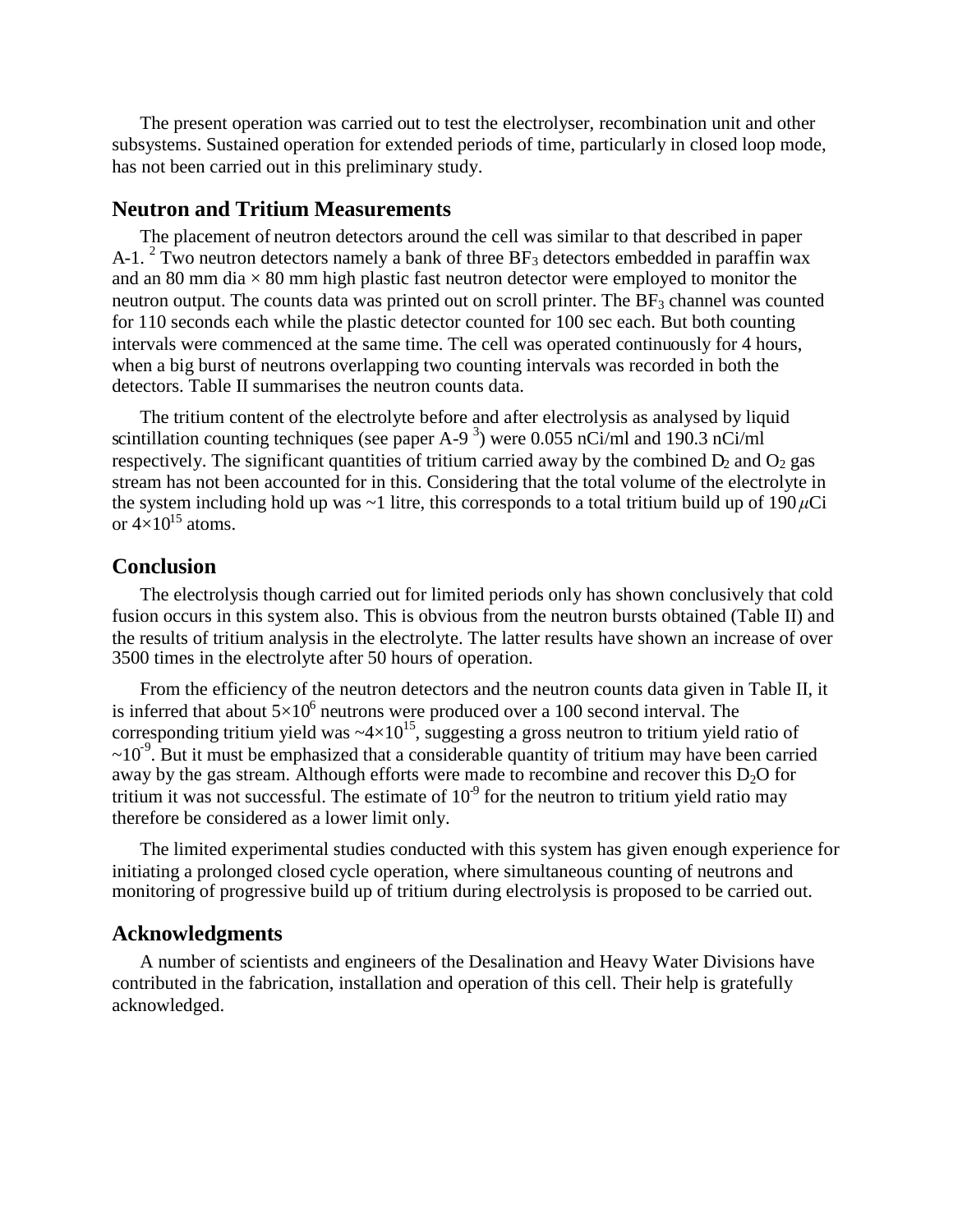## **References**

- 1. Fleischmann, M., S. Pons, and M. Hawkins, *Electrochemically induced nuclear fusion of deuterium.* J. Electroanal. Chem., 1989. **261**: p. 301 and errata in Vol. 263.
- 2. Krishnan, M.S., et al., *Cold Fusion Experiments Using a Commercial Pd-Ni Electrolyser*, in *BARC Studies in Cold Fusion*, P.K. Iyengar and M. Srinivasan, Editors. 1989, Atomic Energy Commission: Bombay. p. A 1.
- 3. Murthy, T.S., et al., *Tritium Analysis of Samples Obtained from Various Electrolysis Experiments at BARC*, in *BARC Studies in Cold Fusion*, P.K. Iyengar and M. Srinivasan, Editors. 1989, Atomic Energy Commission: Bombay. p. A 9.

#### **TABLE I Summary of Characteristics of Five Module Cell**

| No. of Cathodes                       |                                           |
|---------------------------------------|-------------------------------------------|
| Area of each Cathode                  | $\approx$ 78 cm <sup>2</sup> per surface  |
| Volume of each Cathode                | $\approx$ 1 cm <sup>3</sup>               |
| Total volume of electrolyte in system | $1000 \text{ cm}^3$                       |
| Current                               | 60 to 65A with occasional peaking at 78 A |
| Current density                       | $750 \text{ mA/cm}^2$                     |

#### **TABLE II Neutron Counts Variation**

| $BF_3$ channel                            | <b>Plastic Detector</b> |
|-------------------------------------------|-------------------------|
| (counts per 110 sec) (counts per 100 sec) |                         |
| 131                                       | 168                     |
| 125                                       | 164                     |
| 143                                       | 184                     |
| 136                                       | 173                     |
| 121                                       | 150                     |
| 148                                       | 172                     |
| 17198*                                    | $1563*$                 |
| 19751*                                    | 21113*                  |
| 125                                       | 165                     |
| 138                                       | 182                     |
| 134                                       | 171                     |

\* The ratio of counts in the two channels were different in the two consecutive time intervals presumably because the single neutron burst, is partitioned unequally in the two consecutive intervals. This was because the counting intervals was longer by 10 seconds in the  $BF_3$  channel.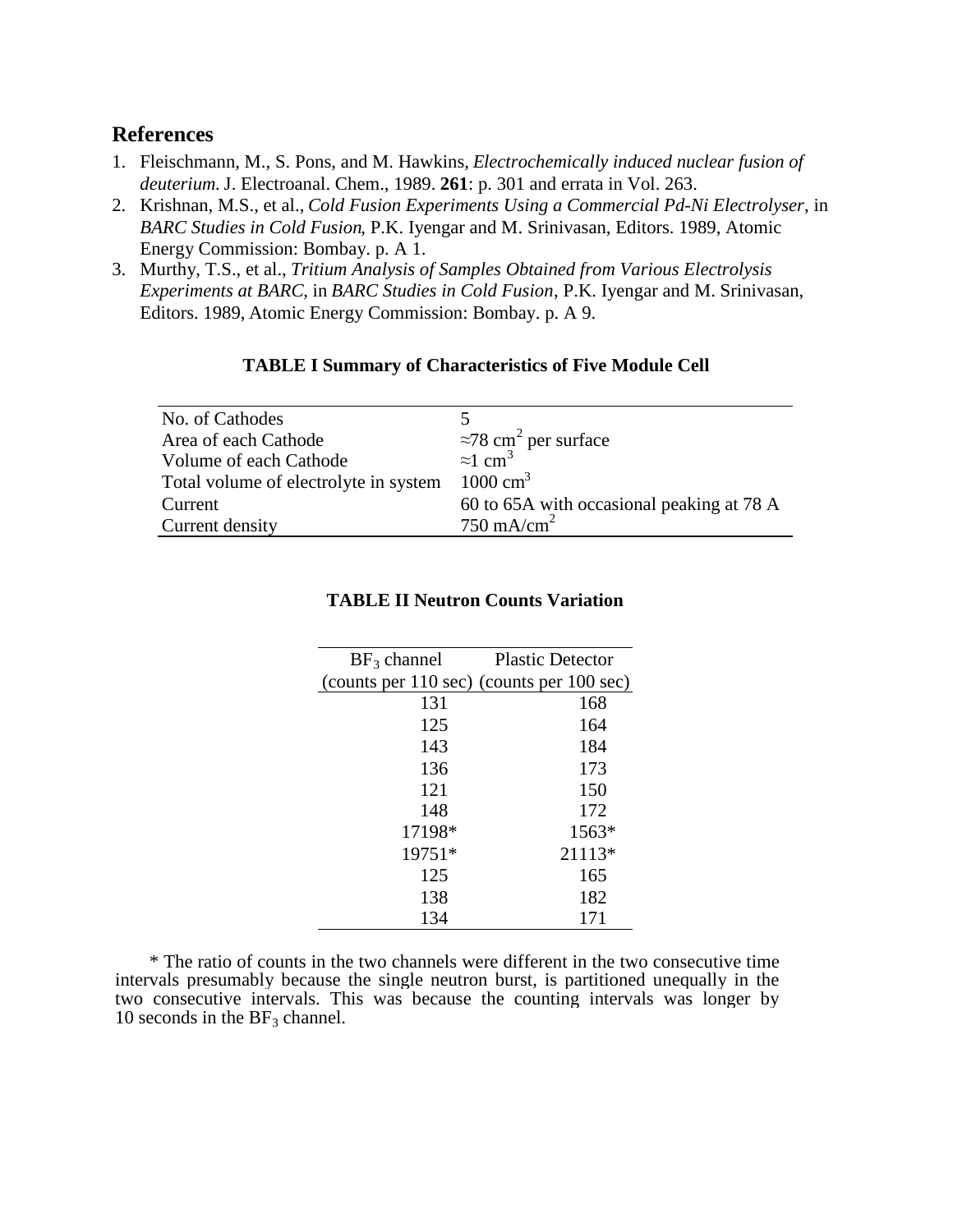

**Fig. 1. 5-module Pd-Ni electrolyser.**